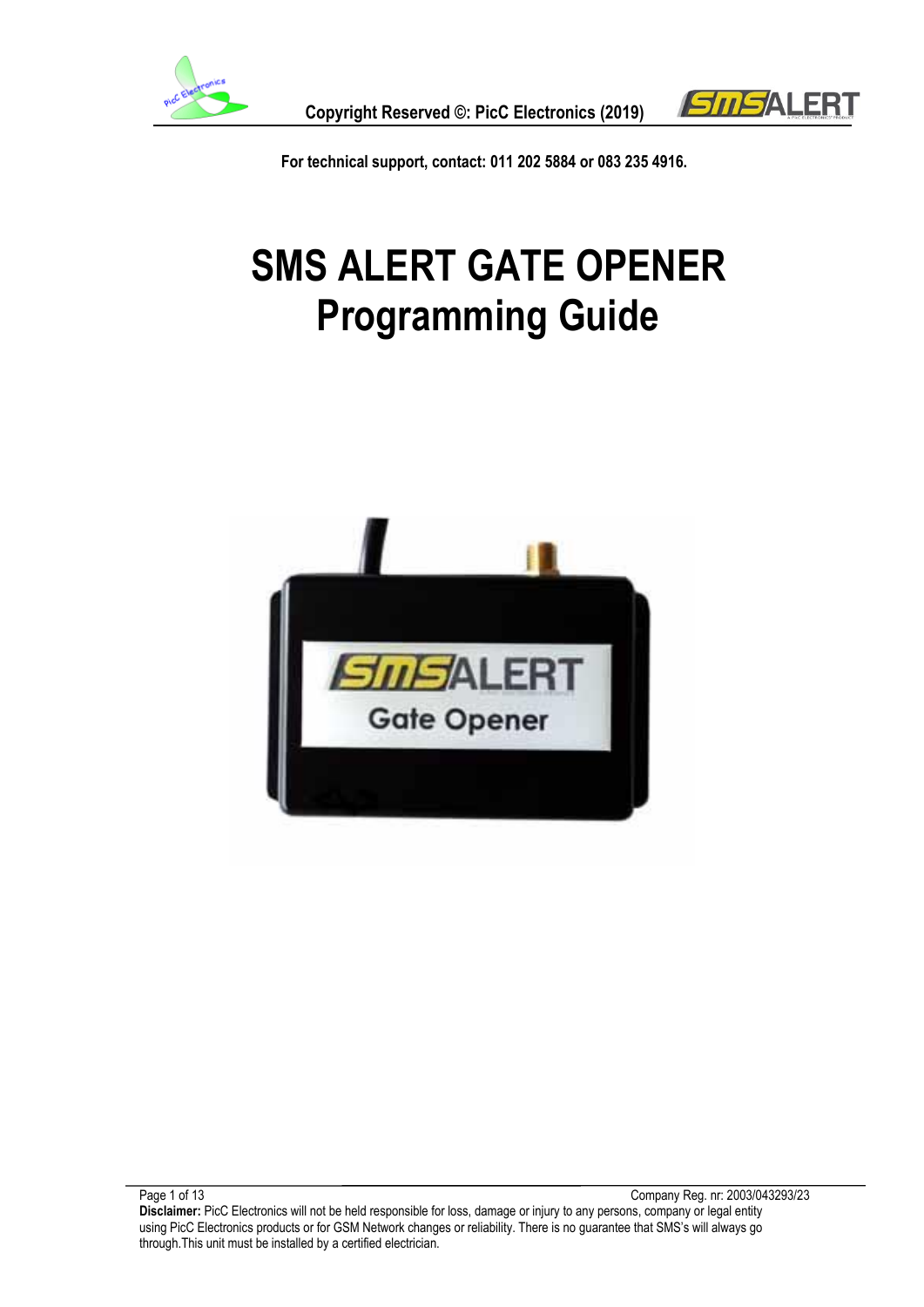



### Quick startup guide

#### **Hardware connection:**

- 1.1 Open the bottom cover by removing the 4 screws.
- 1.2 Insert SIM-card into the SIM slot.
- 1.3 Connect GSM antenna to ANTENNA connector.
- 1.4 Connect Control pins to RELAY cable
- 1.5 Connect Power supply to POWER SUPPLY cable.
- 1.6 **Power up for at least 5 minutes before sending any SMS's.**
- 1.7 When power supply is ON:

The red LED will start blinking 1 second on, 1 second off – searching for cellular network. After 30 seconds, the red Led will go on and then off. When the green LED is on, the unit is ready to use.

**Add new phone number to the unit:**

To add a phone number to the unit send the following SMS to the unit: Example: add new phone number 0541122333 with unit password 1234:

#### *P.1234A.0541122333*

The SMS Alert Gate Opener will send back an SMS to notify the new phone number was added.

The unit is now ready to use. You can call the unit and check if the relay is working, The Green Led will blink one time when you call.



Page 2 of 13 Company Reg. nr: 2003/043293/23 **Disclaimer:** PicC Electronics will not be held responsible for loss, damage or injury to any persons, company or legal entity using PicC Electronics products or for GSM Network changes or reliability. There is no guarantee that SMS's will always go through.This unit must be installed by a certified electrician.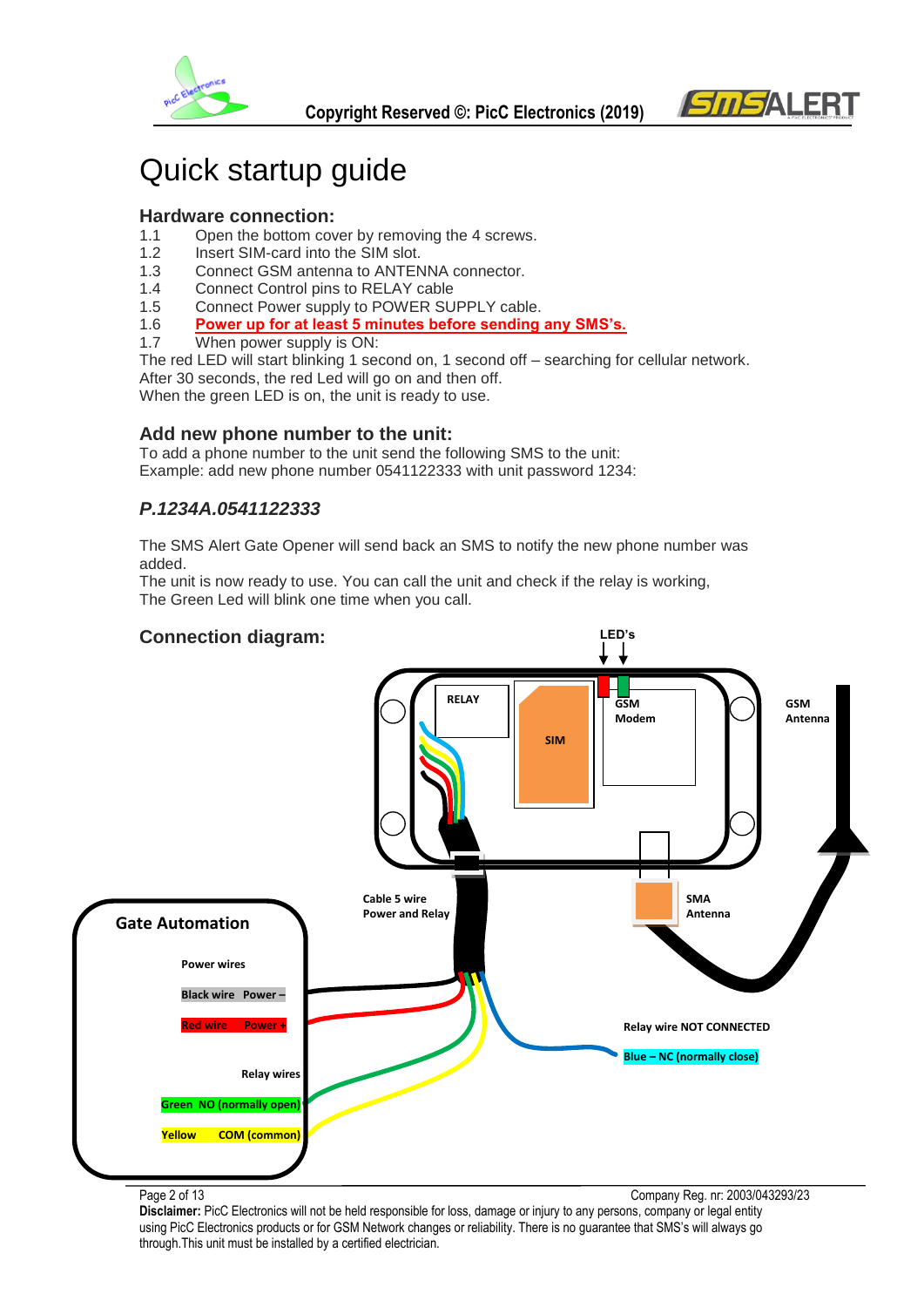



### SMS programming guide

Every SMS command sent to the unit, must start with P.<password> Example: add new phone number 0541122333 with unit password 1234: *P.1234A.0541122333*

The SMS unit password is the same as the GTO unit password. The password used in all the examples in this section is 1234. The unit ignores messages that do not start with  $p \leq p$  assword or if the password is incorrect.

After analysing the SMS commands, the unit respond to the sender confirmation or error message (in order to get return message, the unit SIM card must have SMS send option).

The SMS command must not exceed 160 characters. All the characters in the SMS must be in the same letter case (all uppercase or lowercase). In the examples below uppercase characters have been used.

### 1. Add new phone numbers

Add new phone numbers to the regular phone list.

Syntax: A.<phone number>.<phone number>.... Use a dot to separate the phone numbers from each other.

Example: *P.1234A.0547512152.0525874525* Add 0547512152 and 0525874525 to the phone list

### 2. Add new restricted phone number

**From time to time in specific week days user.** Add new restricted user in From time To time in specific week days mode.

Syntax: AS.<phone number>.1.<HHMM>.<HHMM>.<week days> Weekdays: 1-Sunday, 2-Monday…

Example 1: P.1234AS.058126248.1.1130.1540.135 Phone number 058126248 will be allowed to enter from 11:30 to 15:40 on Sunday, Tuesday and Thursday. Example 2: P.1234AS.058126248.1.2300.0200.24 Phone number 058126248 will be allowed to enter from 23:30 to 02:00 on Monday and Wednesday.

#### **From date To date** Not supported in SMS commands

**Number of entries**  Add new restricted user in number of entries mode.

Syntax: AS.<phone number>.3.<amount of entries>

Example 1: P.1234AS.058126248.3.6 Phone number 058126248 will be allowed to enter 6 times.

Page 3 of 13 Company Reg. nr: 2003/043293/23 **Disclaimer:** PicC Electronics will not be held responsible for loss, damage or injury to any persons, company or legal entity using PicC Electronics products or for GSM Network changes or reliability. There is no guarantee that SMS's will always go through.This unit must be installed by a certified electrician.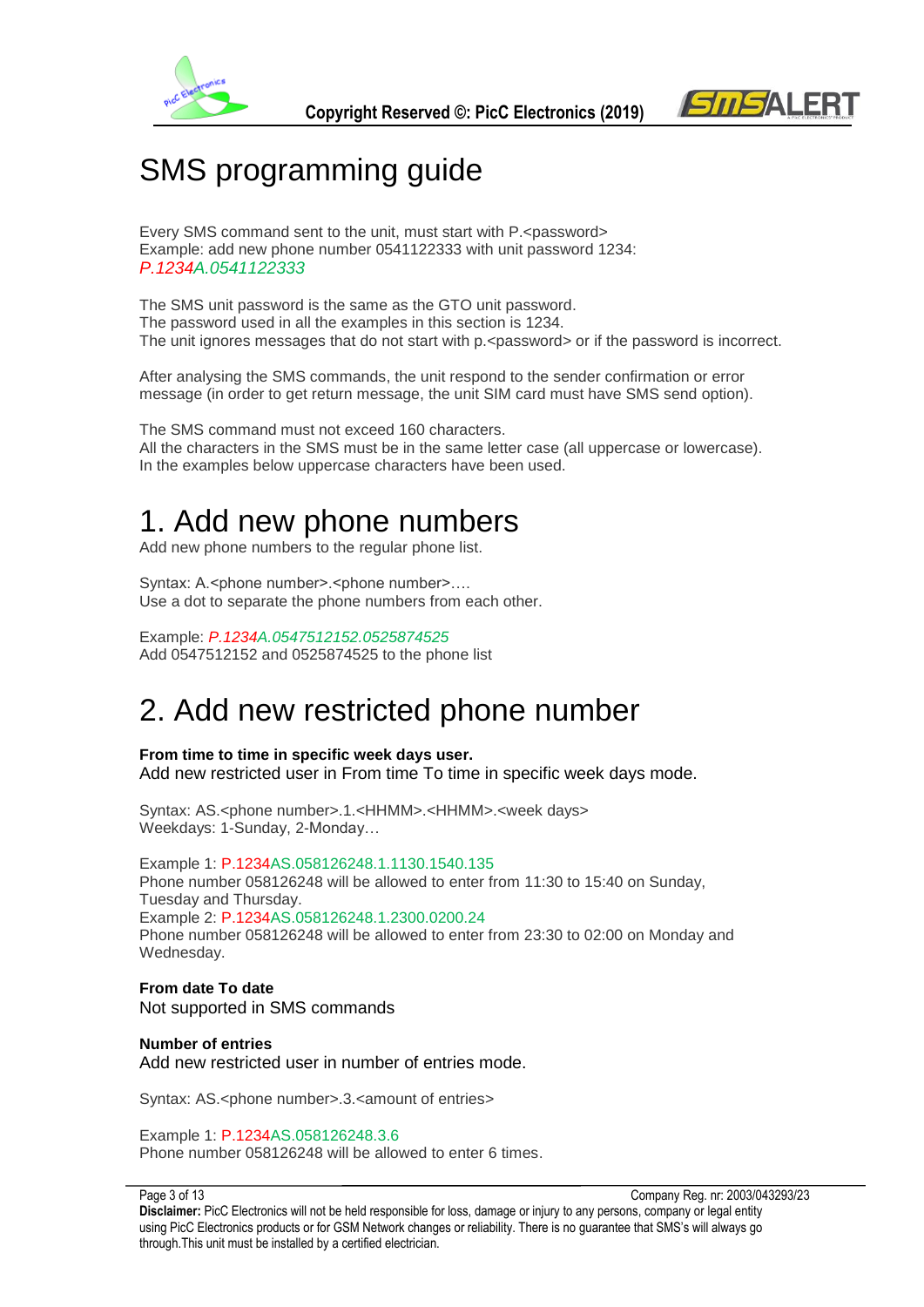



### 3. Delete phone number

Delete phone numbers from the regular phone list.

Syntax: D.<phone number>.<phone number>.... Use a dot to separate the phone numbers from each other.

Example: *P.1234D.0547512152.0525874525* Delete 0547512152 and 0525874525 from the regular phone list.

## 4. Delete restricted phone number

Delete phone numbers from the restricted phone list.

Syntax: DS.<phone number>.<phone number>.... Use a dot to separate the phone numbers from each other.

Example: *P.1234DS.0547512152.0525874525* Delete 0547512152 and 0525874525 from the restricted phone list

### 5. Format the entire users list

Erase the entire phone list, regular and restricted.

Syntax: FORMAT

Example: *P.1234FORMAT*

### 6. Define the gate delay

Write the gate delay in seconds. Gate delay defines the time that the outputs will be activated.

Syntax: GOD.<gate delay>

Example: *P.1234GOD.7* Set the gate open to 7 seconds delay.

## 7. Update the unit clock

Update the unit clock from the SMS time stamp.

Syntax: CU

Example: *P.1234CU*

### 8. New unit password

Change the current password.

Syntax: NP.<new password>

Example: *P.1234NP.4321* Change the unit password to 4321.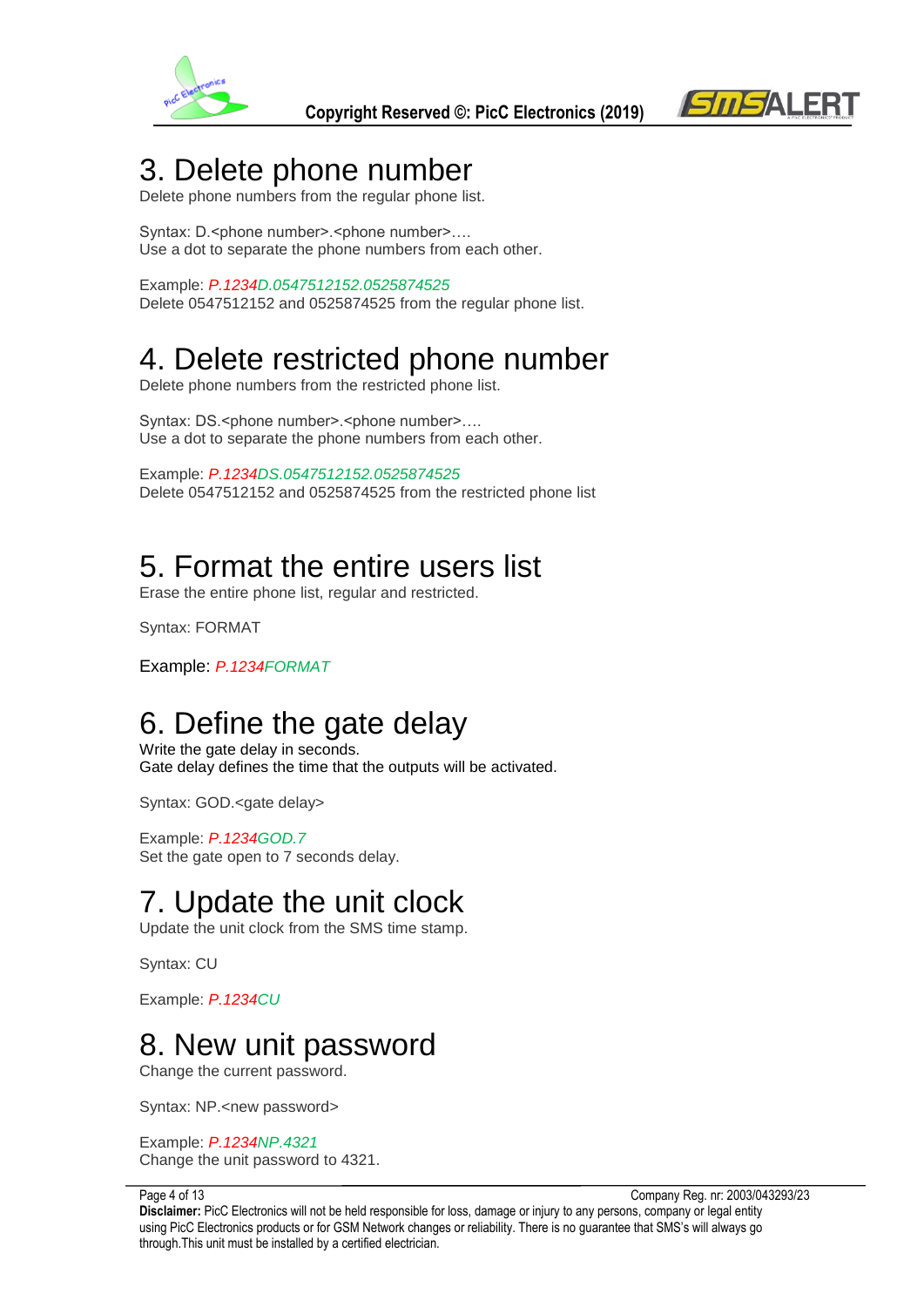



### 9. Enable\disable the unit

Disable or enable the entire unit. While the unit is disabled, all the incoming calls will be rejected.

Syntax: EN.{0,1}

Example: *P.1234EN.1* Enable the unit Example: *P.1234EN.0* Disable the unit

### 10. Allow access to everyone (open everyone)

Ignore the phone list (regular and restricted) and allow everyone to activate the relay output (output 2 and output 3 are not accessible in this mode).

Syntax: OPEN.{0,1}

Example: *P.1234OPEN.1* Allow access to everyone. Example: *P.1234OPEN.0* Normal operation.

## 11. Retrieve the unit information

Retrieve information about the unit:

- Amount of numbers in the phone list
- Amount of numbers in the restricted phone list
- Reception level
- Unit Enable\Disable
- Open everyone Enabled\Disabled

Syntax: INFO

Example: *P.1234INFO*

## 12. Retrieve the unit firmware version

Syntax: VER

Example: *P.1234VER*

### 13. Overview

The SMS Alert Gate Opener is a complete system solution for cellular gate\door access control.

The unit stores a list of authorized users; when someone calls the unit, the unit hangs-up the call and check if the caller ID exists in the list. If it does, a pulse generated by internal relay command the gate\door to open.

The is no call cost for the user.

The unit holds up to 1600 authorized users and up to 400 restricted (limited) users (total: 2000 users).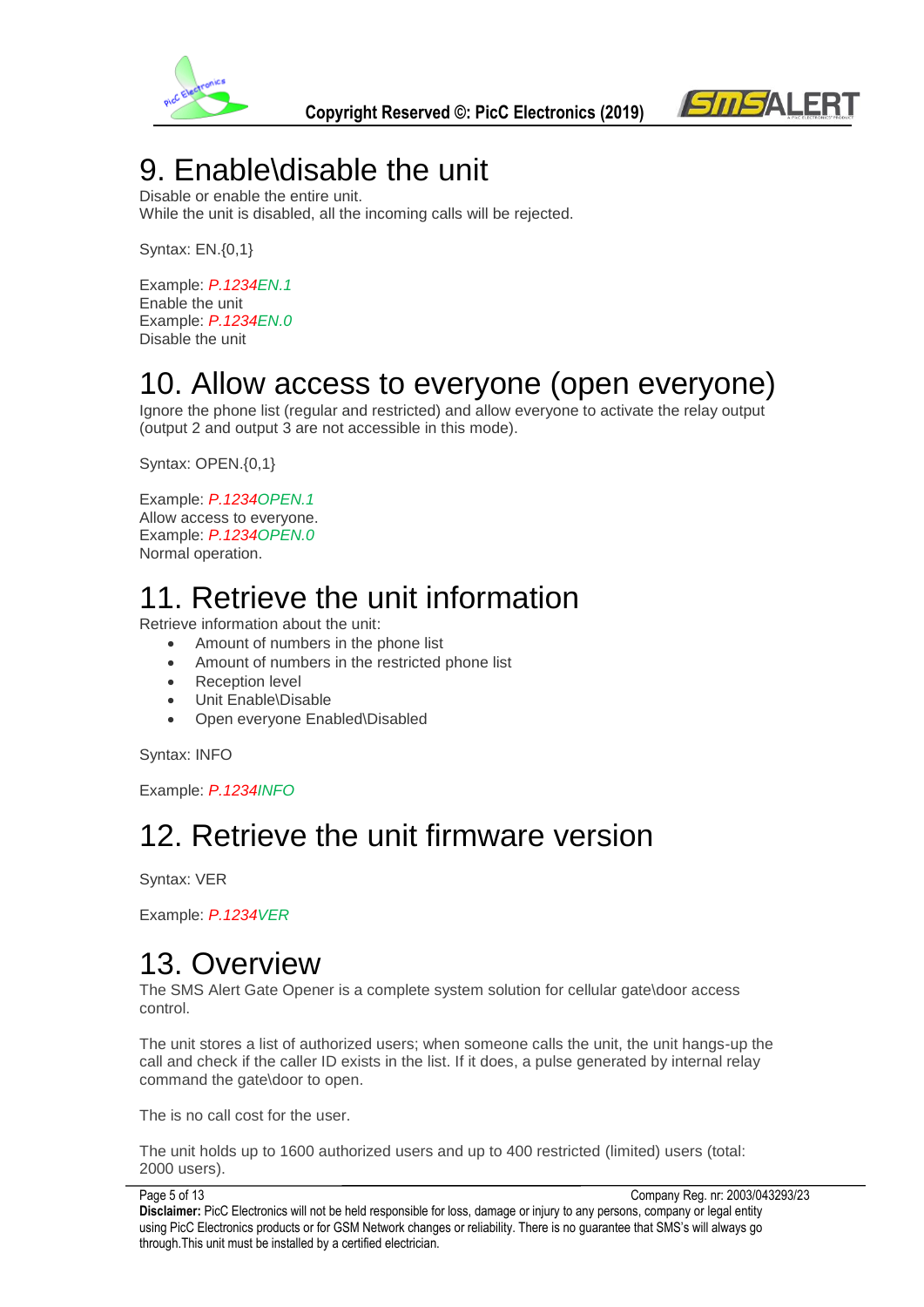



## 14. General Product Description

#### 14.1 Dimensions



#### 14.2 Weight

120 grams.

### 14.3 Input voltage

5V-30V DC 1A

### 14.4 Casing material

The case made from plastic PC Avoid exposing the unit to liquid or moisture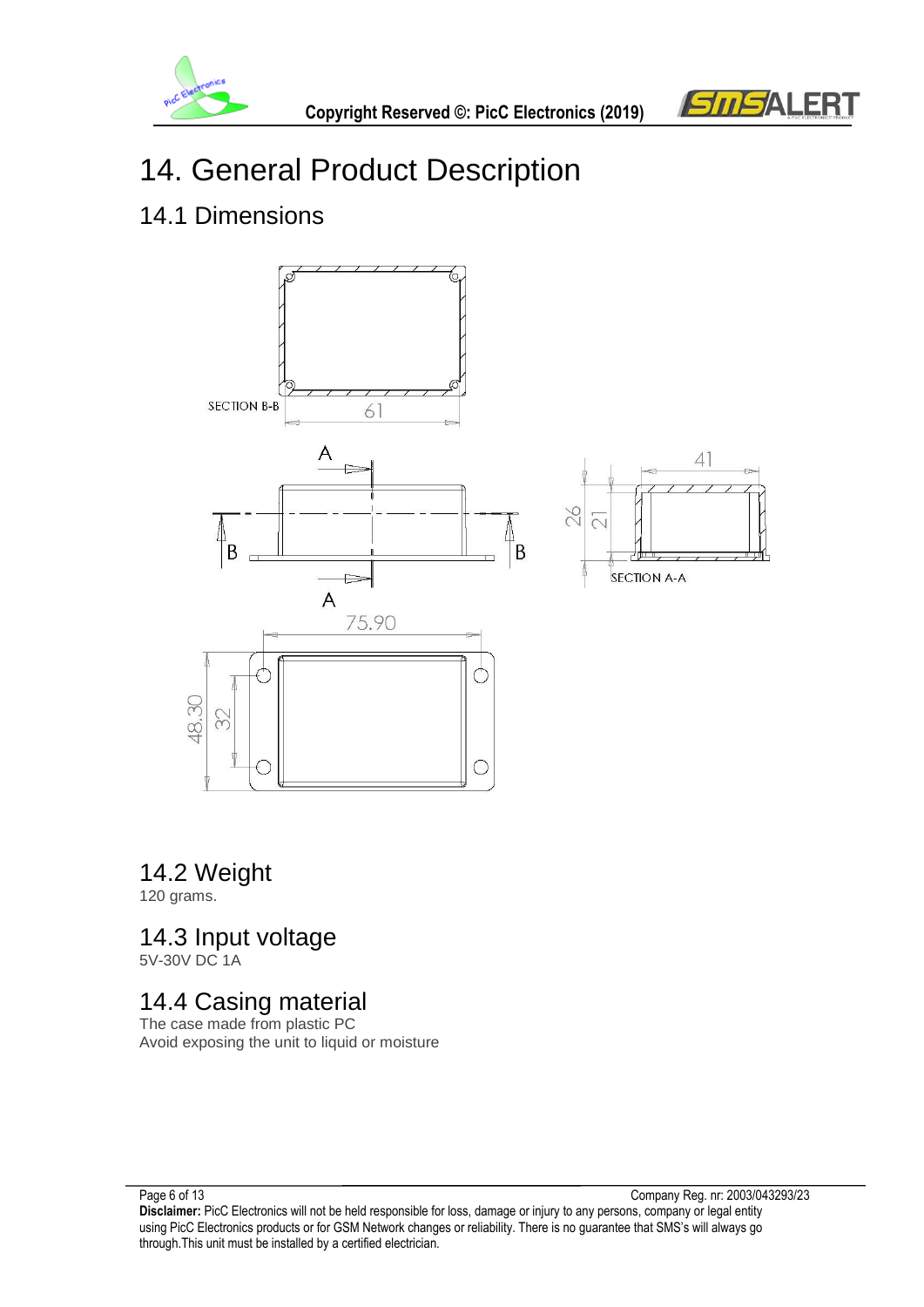



### 14.5 Temperature range

|                                                   | Ambient temperature<br>in plastic enclosure | <b>Note</b>                                                                                                                                                                                           |
|---------------------------------------------------|---------------------------------------------|-------------------------------------------------------------------------------------------------------------------------------------------------------------------------------------------------------|
| Operating<br><b>Temperature Range</b>             | $-20^{\circ}$ C to $+55^{\circ}$ C          | The unit is fully<br>functional in all the<br>temperature range, and it fully neets the<br><b>ETSI</b> specification                                                                                  |
|                                                   | $-40^{\circ}$ C to $+85^{\circ}$ C          | The module is fully functional in all the<br>temperature range. Temperatures<br>outside<br>the range $-20^{\circ}$ C to $+55^{\circ}$ C,<br>might slightly deviate from<br><b>ETSI</b> specifications |
| Storage and Non<br>Operating<br>Temperature Range | $-40^{\circ}$ C to $+85^{\circ}$ C          |                                                                                                                                                                                                       |

#### 14.6 Air humidity range

5% - 85%

#### 14.7 RoHS compliance

All hardware components are fully compliant with the EU RoHS and WEEE Directives.

## 15. GSM frequencies

The unit supports quad band GSM frequencies:

- GSM-850
- E-GSM-900
- DCS-1800
- PCS-1900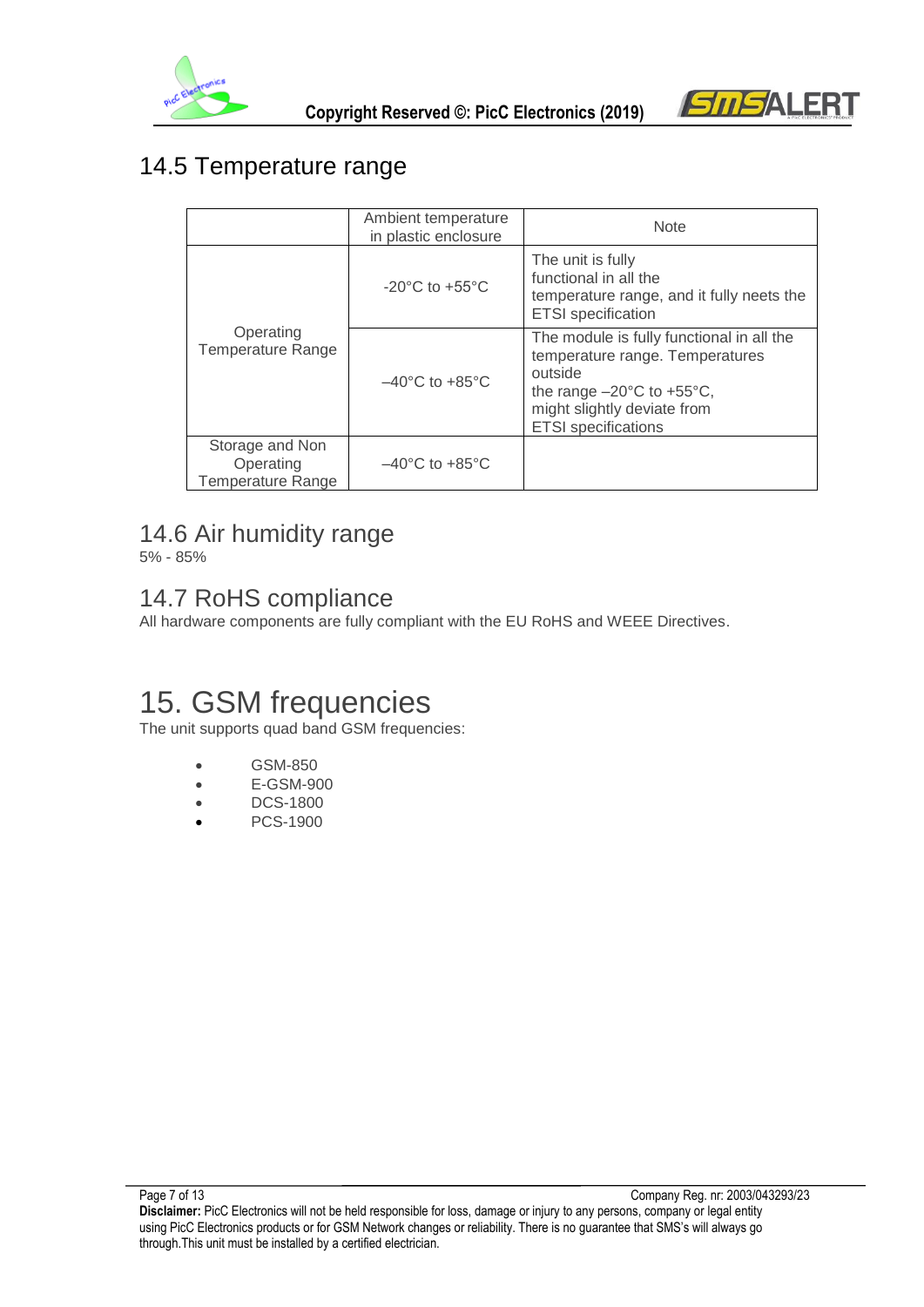



### 16. Installation Connection diagram

SIM RELAY  $\|\cdot\|$  GSM Modem **SMA Antenna Connector Cable 5 wire Power and Relay Relay wires** Blue – NC (normally close) Yellow – COM (common) Green – NO (normally open) **Power wires** Black wire - Power –  $R$ ed wire  $\longrightarrow$  Powe **GSM Antenna**  SIM

### 17. SIM card insertion

Open the SIM-card holder with a screw driver and insert the SIM card. Make sure the SIM-card is capable of receiving incoming SMS messages and to identify a caller ID. If the SIM needs a PIN code please use 1111.



Page 8 of 13 Company Reg. nr: 2003/043293/23 **Disclaimer:** PicC Electronics will not be held responsible for loss, damage or injury to any persons, company or legal entity using PicC Electronics products or for GSM Network changes or reliability. There is no guarantee that SMS's will always go through.This unit must be installed by a certified electrician.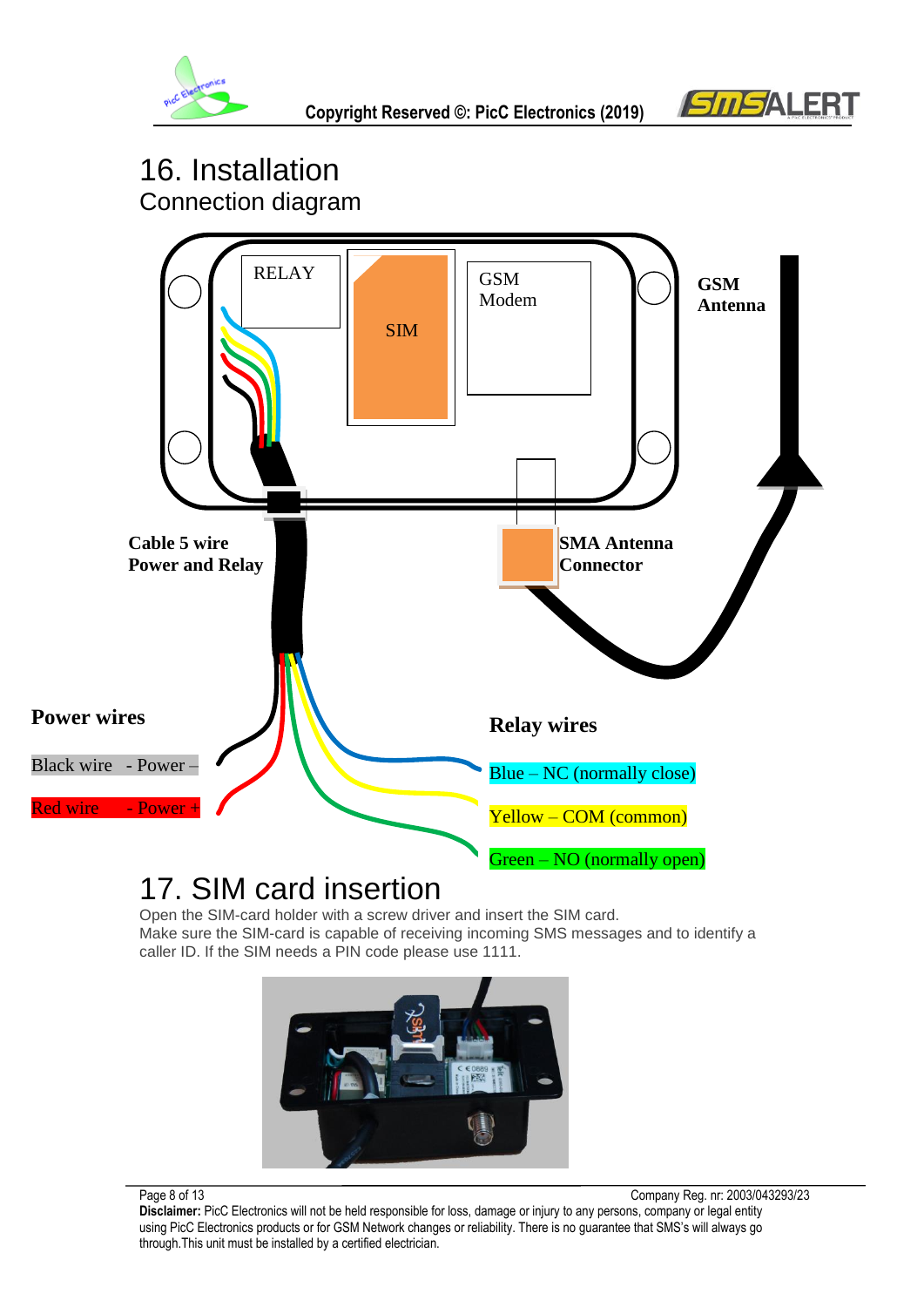



## 18. Status Led's

Red LED displays the network status of the SMS Alert Gate Opener.

| <b>Red LED status</b>                         | <b>Device Status</b>                      |
|-----------------------------------------------|-------------------------------------------|
| permanently on                                | a call is active                          |
| fast interrupt sequence (period 0,5s, Ton 1s) | Net search / Not registered / turning off |
| slow interrupt sequence (period 0,3s, Ton 3s) | Registered full service                   |
| permanently off                               | device off                                |

Green LED displays the operating status of the SMS Alert Gate Opener

| <b>Green LED status</b>                     | <b>Device Status</b>               |
|---------------------------------------------|------------------------------------|
| permanently ON                              | Unit active                        |
| fast interrupt sequence (period 1s, Ton 1s) | Error: Net search / Not registered |
| OFF for 1s and then ON                      | Unit get phone call                |
| permanently OFF                             | device off                         |



**Disclaimer:** PicC Electronics will not be held responsible for loss, damage or injury to any persons, company or legal entity using PicC Electronics products or for GSM Network changes or reliability. There is no guarantee that SMS's will always go through.This unit must be installed by a certified electrician.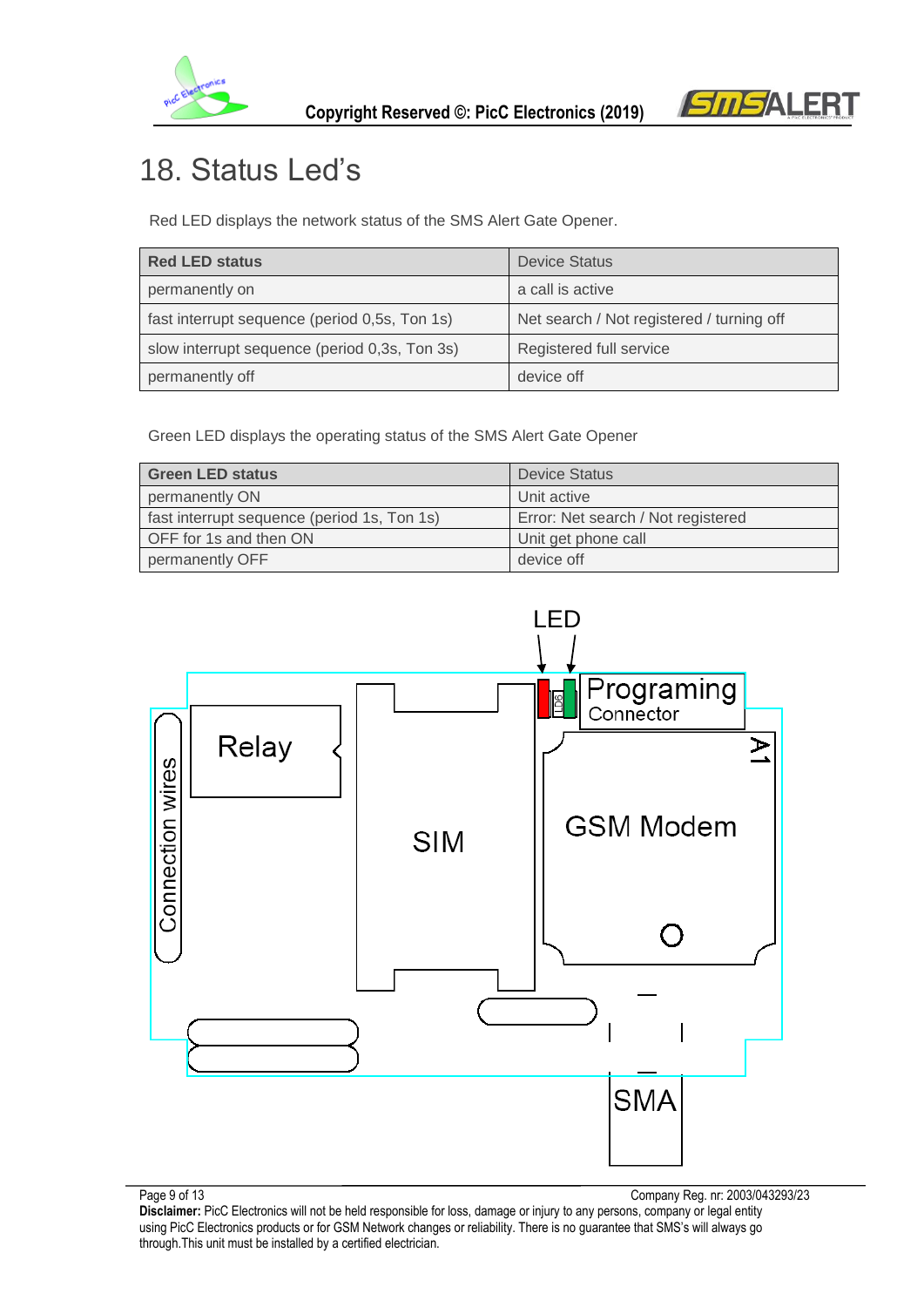



### 19. GSM antenna

The GSM antenna needs to be connected to the SMA connector in the front panel. Use an external antenna with SMA connection, Maximum 2.5dB.

## 20 Power Supply

The power supply for the SMS Alert Gate Opener has to be a single voltage source of POWER 6V-30V capable of providing a peak during an active transmission. The SMS Alert Gate Opener is protected from supply voltage reversal. An internal fuse ensures an electrical safety according to EN60950. This fuse is not removable.

#### 20.1 Supply voltage requirements

- A DC power supply must be connected to the Power input:
- Input voltage range 6V 30V DC
- Nominal Voltage 12V DC
- Power Supply current rating: min. 1,2A @12V
- Power Supply ripple: max. 120mV
- Input current in idle mode: 25mA @ 12V
- Input average current while GSM network active (call, etc…): 100mA @ 12V

### 21. Internal Relay

#### An electronic gate requires dry contact activation.

The internal Relay used for controlling external circuit devices or applications.

The relay parameters: Maximum voltage =  $30V$  @ max. 1A.

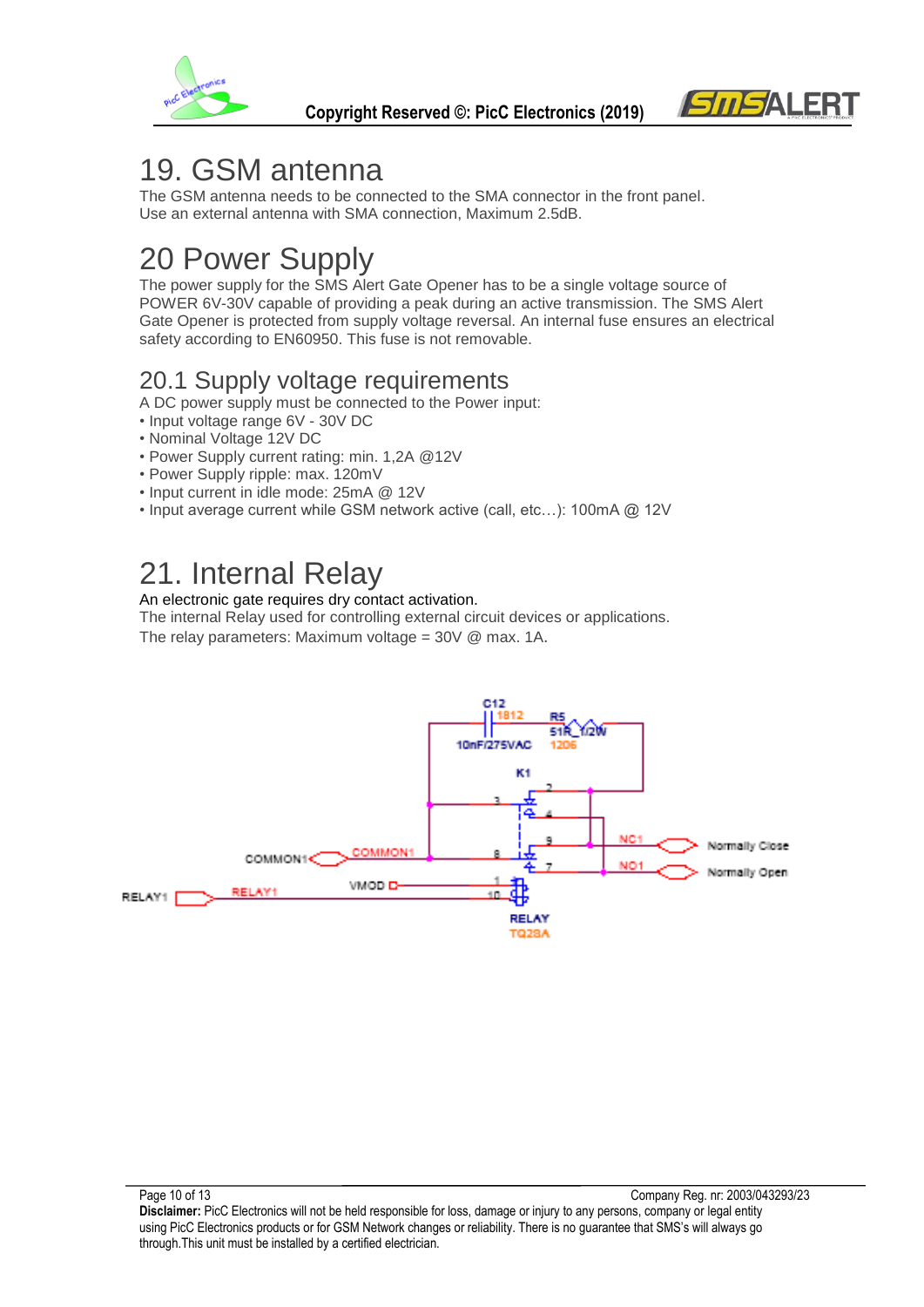



### 22. Unit Connection to power and relay

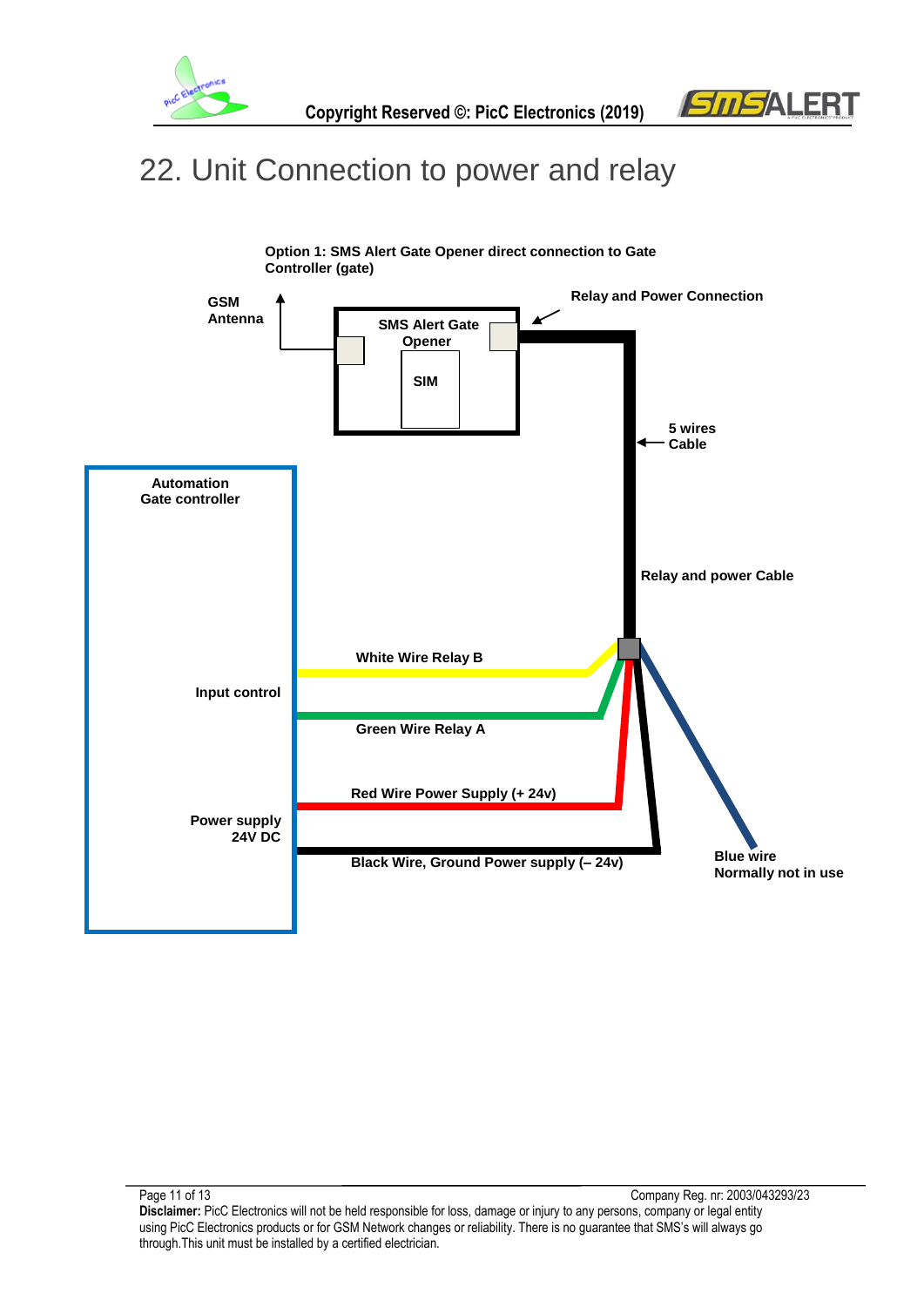





**Option 2: SMS Alert Gate Opener connection to remote Controller This connection no needs to open the Gate controller**